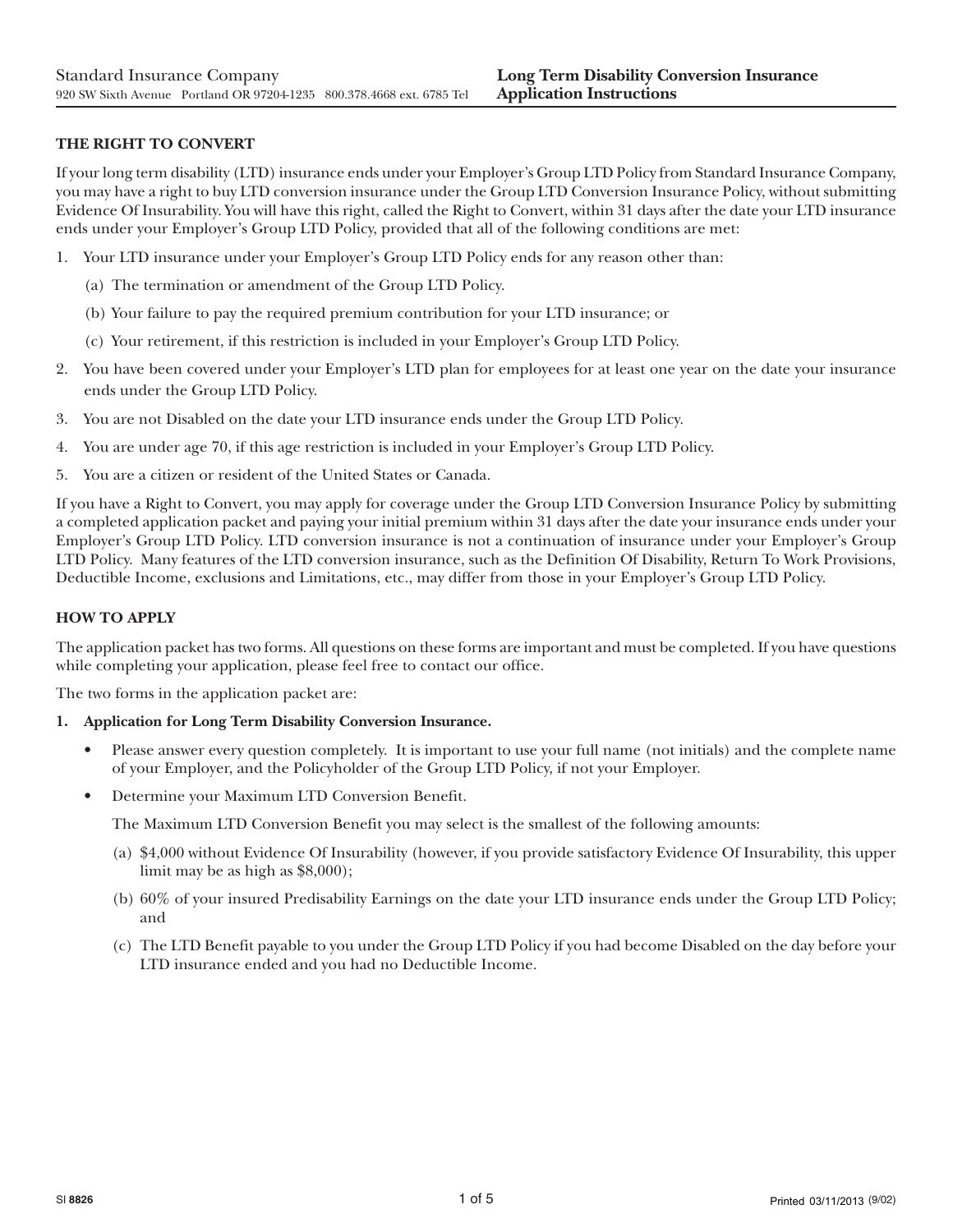If you are applying for a Maximum LTD Conversion Benefit of over \$4,000, you may contact our office for Evidence Of Insurability forms.

• Determine the cost of your LTD conversion insurance.

Premiums are payable quarterly, are due in advance on the first day of each quarter, and must be paid directly to Standard Insurance Company at our Home Office. Premium statements will be mailed to your last known address. The cost of your LTD conversion insurance depends on your attained age on the premium due date. Your initial premium should be for the quarter (3 months) beginning with the date your insurance ends under your Employer's Group LTD Policy.

The cost of your LTD conversion insurance is based on the following formula:

Maximum LTD Conversion Benefit applied for divided by 100, multiplied by the Quarterly Premium Rate for your attained age equals the Premium due.

Our office will be happy to assist you with your premium calculation.

## **2. Employer's Statement For LTD Conversion Insurance**

• This form must be completed by your Employer or Policyholder for the Group LTD Policy and mailed back to Standard Insurance Company with your enrollment card and a copy of your job description.

You are responsible for making sure all required forms are completed and returned to our office in a timely manner. Processing of your application will begin when both completed forms are received.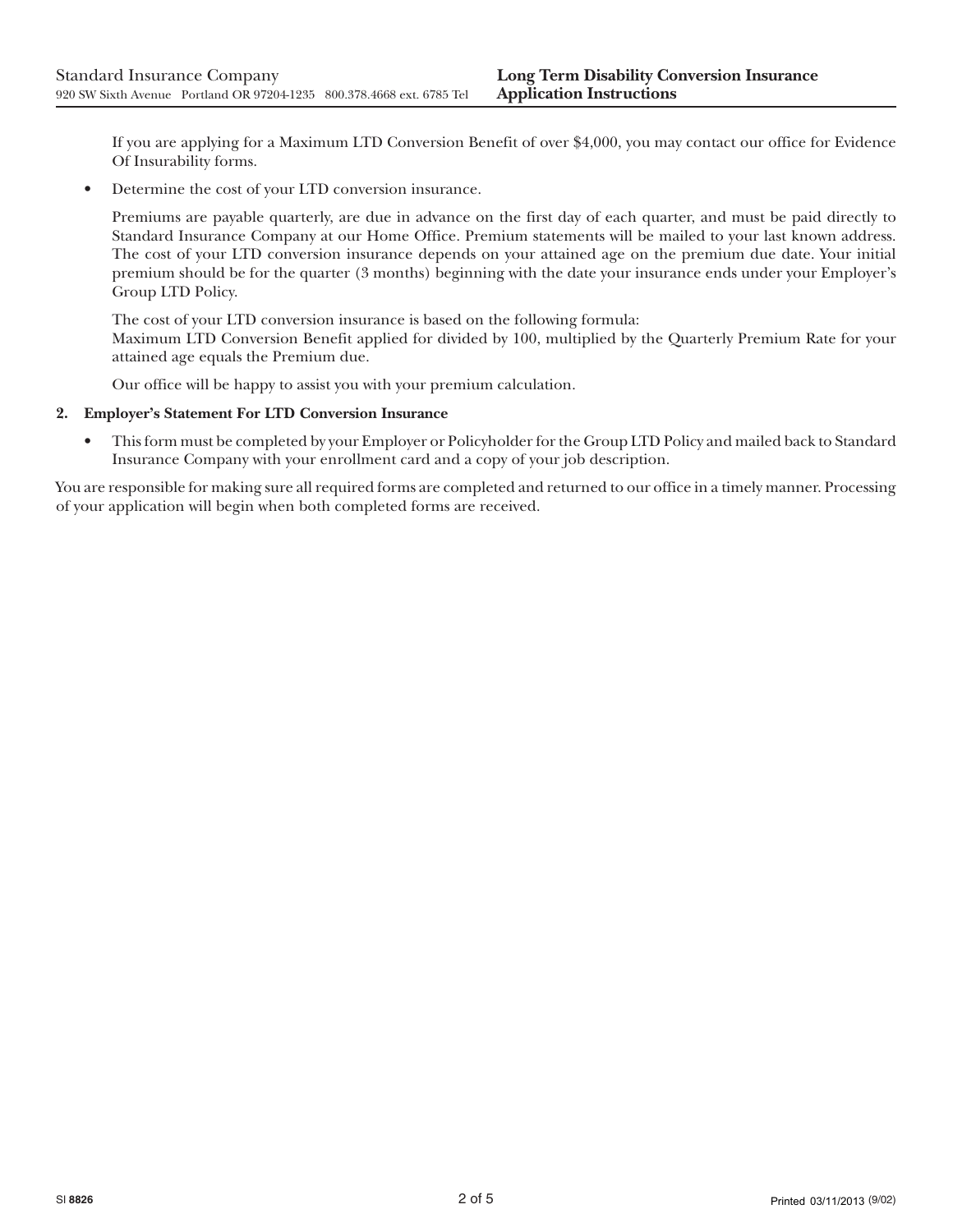#### *Please type or print. Complete entire form.*

#### **IDENTIFICATION**

| Name (last, first, middle): |            |                                |      |         |
|-----------------------------|------------|--------------------------------|------|---------|
| <b>Street Address:</b>      |            |                                |      |         |
|                             |            |                                |      |         |
| City:                       |            | State:                         | Zip: |         |
| Soc. Sec. No.:              | Phone No.: | Date of Birth (mo, day, year): |      | Sex:    |
|                             |            |                                |      | □ M □ F |

## **DISABILITY**

| Have you been unable to work because of an illness or injury commencing on or before the date your Group LTD Insurance ended? |  |
|-------------------------------------------------------------------------------------------------------------------------------|--|
| $\Box$ Yes $\Box$ No                                                                                                          |  |

| If yes, you may be entitled to long term disability benefits if you became disabled while insured under the Group LTD Policy. |  |  |
|-------------------------------------------------------------------------------------------------------------------------------|--|--|
| Check the following box to request long term disability claim forms from The Standard: $\square$                              |  |  |

#### **GROUP POLICY**

| Policyholder of Group LTD Policy:                     |                                            |  |  |  |
|-------------------------------------------------------|--------------------------------------------|--|--|--|
| Group LTD Policy:                                     | Your Occupation:                           |  |  |  |
| Date you became insured under the Group LTD Policy:   |                                            |  |  |  |
| Date your insurance ended under the Group LTD Policy: |                                            |  |  |  |
| Monthly rate of earnings prior to termination:        | Effective date of last change in earnings: |  |  |  |
| Reason for termination of your insurance:             |                                            |  |  |  |
|                                                       |                                            |  |  |  |

## **OTHER COVERAGE**

| Are you covered by, or are you applying for, coverage under any other Group Long Term Disability Plan? □ Yes □ No |  |  |
|-------------------------------------------------------------------------------------------------------------------|--|--|
|                                                                                                                   |  |  |

If yes, please provide documents describing the coverage or provide the name and address of the organization, employer or carrier providing the coverage.

NOTE: LTD conversion insurance will end if you become eligible for coverage under any employer's group LTD plan.

#### **CONVERSION**

The premium for your LTD conversion insurance is based on the Maximum LTD Conversion Benefit you select. The amount you select cannot exceed the smallest of the following amounts: (a) 60% of your insured Predisability Earnings under the Group LTD Policy; (b) \$4,000 without Evidence Of Insurability or \$8,000 with satisfactory Evidence Of Insurability; or (c) your Maximum LTD Benefit under the Group LTD Policy. The Maximum LTD Conversion Benefit you select will be reduced by Deductible Income as defined in the LTD conversion insurance certificate.

Maximum LTD Conversion Benefit applied for: \$

Check here if you are applying for more than \$4,000 and need to complete an Evidence Of Insurability Form:  $\Box$ (Your Employer may have a supply of these forms.)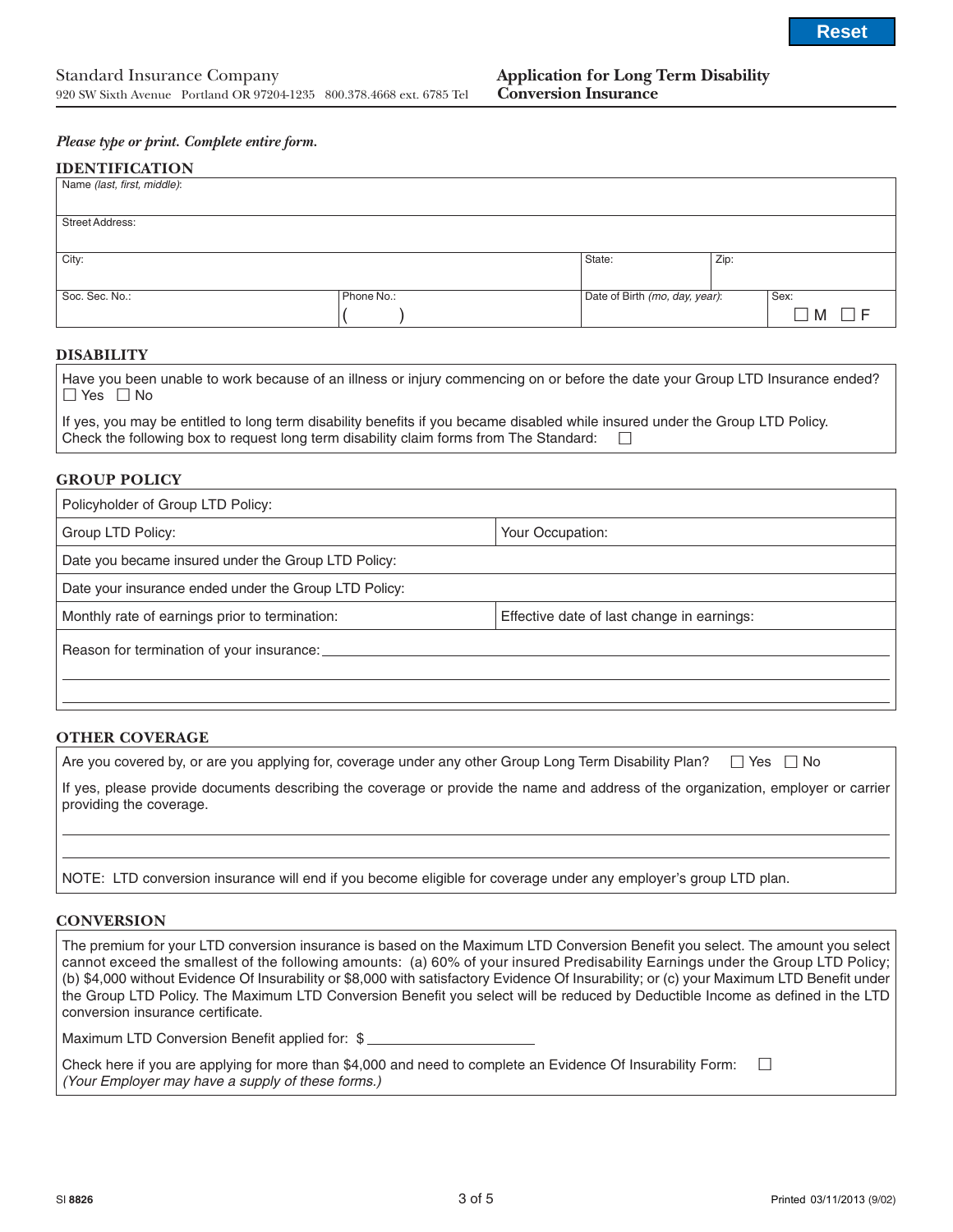## **PREMIUMS**

LTD conversion insurance becomes effective on:

(1) The date your insurance under your Employer's Group LTD Policy ends, if you apply and pay the first premium on or before that date, (2) The date you apply and pay the first premium if you apply within the 31 days after your insurance under your Employer's Group LTD Policy ends, (3) Insurance subject to Evidence Of Insurability will not become effective until the date we approve your Evidence Of Insurability.

You must apply to convert and pay the first quarterly premium within the 31-day conversion period. Thereafter, payments are due on the first day of each quarter. Please contact our office if you need help calculating your initial premium amount.

| <b>Premium Computation:</b>                              | <b>Quarterly Premium Rates per \$100 of Monthly Benefit</b> |                        |  |  |
|----------------------------------------------------------|-------------------------------------------------------------|------------------------|--|--|
| Your age: <u>__________</u>                              | Age:                                                        | <b>Quarterly Rate:</b> |  |  |
| Quarterly Rate for your age: ______________              | Less than 40<br>40-44                                       | \$3.50<br>6.50         |  |  |
| Maximum LTD Conversion Benefit applied for:              | 45-49                                                       | 10.00                  |  |  |
|                                                          | 50-54                                                       | 15.00                  |  |  |
|                                                          | 55-59                                                       | 22.50                  |  |  |
| Multiply this figure by the Quarterly Rate for your age. | 60-64                                                       | 27.50                  |  |  |
|                                                          | 65-69                                                       | 32.50                  |  |  |
| This is your quarterly premium amount: \$                | 70-74                                                       | 60.00                  |  |  |
|                                                          | 75-79                                                       | 90.00                  |  |  |
|                                                          | 80-84                                                       | 120.00                 |  |  |
| Make check payable to:                                   | 85-89                                                       | 150.00                 |  |  |
| Standard Insurance Company.                              | 90 or older                                                 | 200.00                 |  |  |

# **AGREEMENT**

I hereby apply for LTD conversion insurance under the Group LTD Conversion Insurance Policy.

I agree that no coverage will take effect until it is approved in writing by Standard Insurance Company. I understand that if this application is not accepted, any premium advanced by me will be refunded.

I hereby represent that all statements on this application are complete and true to the best of my knowledge and belief. I understand that Standard Insurance Company will rely on these statements and this information, along with the Employer's Statement for LTD Conversion Insurance, as the basis for approving this application. I have read and understand the information herein.

| Signature of Applicant:<br>Dated: |
|-----------------------------------|
|-----------------------------------|

| .,<br>× |
|---------|
|         |